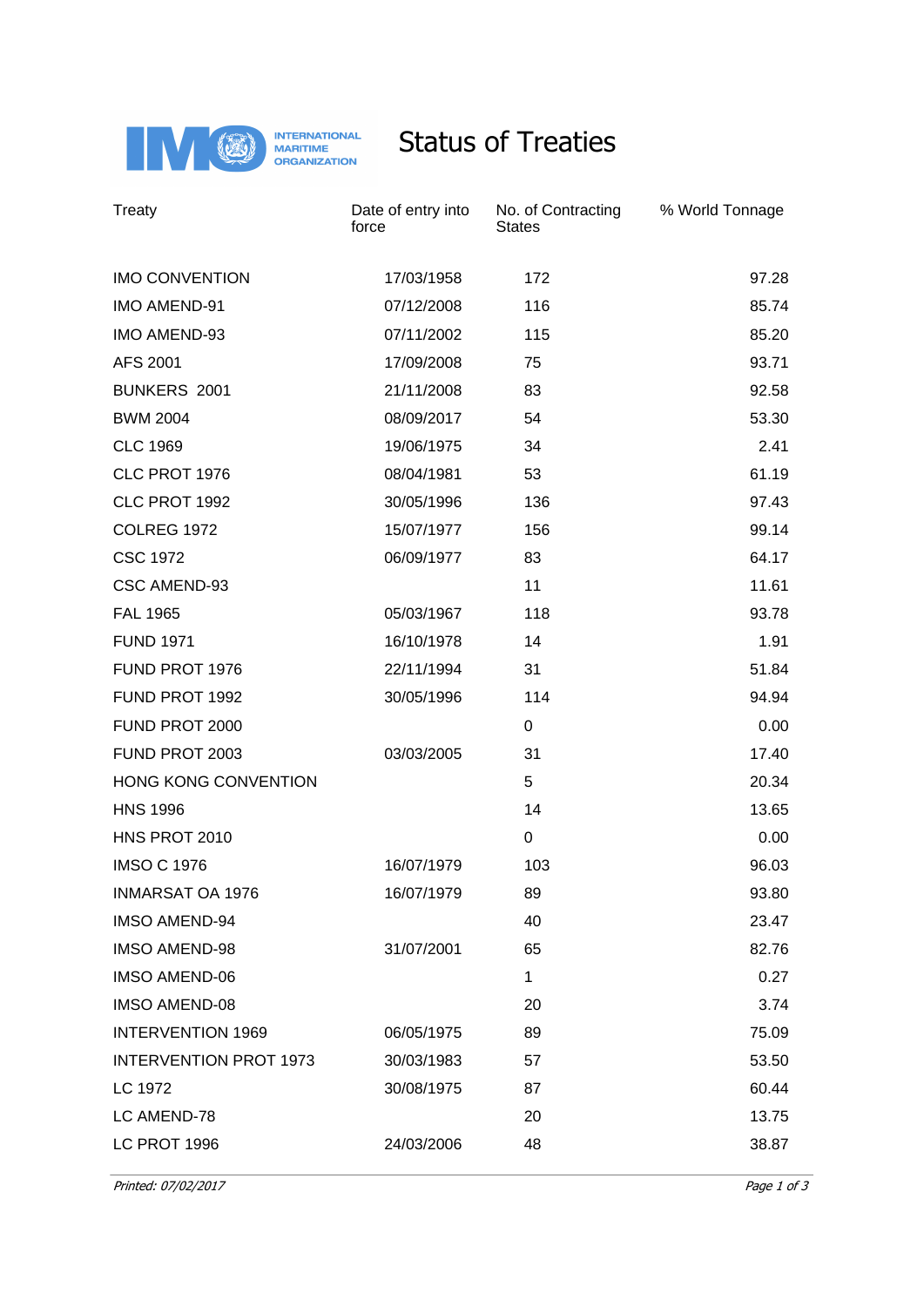

## Status of Treaties

| LL 1966                            | 21/07/1968 | 161            | 99.14 |
|------------------------------------|------------|----------------|-------|
| LL PROT 1988                       | 03/02/2000 | 104            | 95.91 |
| <b>LLMC 1976</b>                   | 01/12/1986 | 54             | 55.63 |
| LLMC PROT 1996                     | 13/05/2004 | 52             | 58.64 |
| MARPOL 1973/1978                   | 02/10/1983 | 155            | 99.14 |
| <b>MARPOL ANNEX III</b>            | 01/07/1992 | 147            | 98.55 |
| <b>MARPOL ANNEX IV</b>             | 27/09/2003 | 140            | 91.44 |
| <b>MARPOL ANNEX V</b>              | 31/12/1988 | 152            | 98.72 |
| <b>MARPOL ANNEX VI</b>             | 19/05/2005 | 88             | 96.13 |
| NAIROBI WRC 2007                   | 14/04/2015 | 34             | 64.66 |
| NUCLEAR 1971                       | 15/07/1975 | 17             | 17.81 |
| <b>OPRC 1990</b>                   | 13/05/1995 | 111            | 74.70 |
| OPRC/HNS 2000                      | 14/06/2007 | 37             | 49.99 |
| PAL 1974                           | 28/04/1987 | 25             | 32.05 |
| PAL PROT 1976                      | 30/04/1989 | 17             | 31.80 |
| PAL PROT 1990                      |            | 3              | 0.25  |
| PAL PROT 2002                      | 23/04/2014 | 27             | 44.54 |
| SALVAGE 1989                       | 14/07/1996 | 69             | 52.00 |
| <b>SAR 1979</b>                    | 22/06/1985 | 108            | 80.84 |
| SFV PROT 1993                      |            | 17             | 17.53 |
| <b>CAPE TOWN AGREEMENT</b><br>2012 |            | $\overline{7}$ | 4.03  |
| <b>SOLAS 1974</b>                  | 25/05/1980 | 163            | 99.15 |
| SOLAS PROT 1978                    | 01/05/1981 | 120            | 97.49 |
| SOLAS PROT 1988                    | 03/02/2000 | 110            | 95.96 |
| SOLAS AGR 1996                     | 01/04/1997 | 12             | 5.59  |
| <b>STCW 1978</b>                   | 28/04/1984 | 162            | 99.20 |
| <b>STCW-F 1995</b>                 | 29/09/2012 | 20             | 5.07  |
| <b>STP 1971</b>                    | 02/01/1974 | 18             | 23.36 |
| SPACE STP 1973                     | 02/06/1977 | 17             | 22.98 |
| <b>SUA 1988</b>                    | 01/03/1992 | 166            | 95.28 |
| SUA PROT 1988                      | 01/03/1992 | 156            | 94.95 |
| <b>SUA 2005</b>                    | 28/07/2010 | 41             | 39.24 |
| SUA PROT 2005                      | 28/07/2010 | 35             | 38.36 |